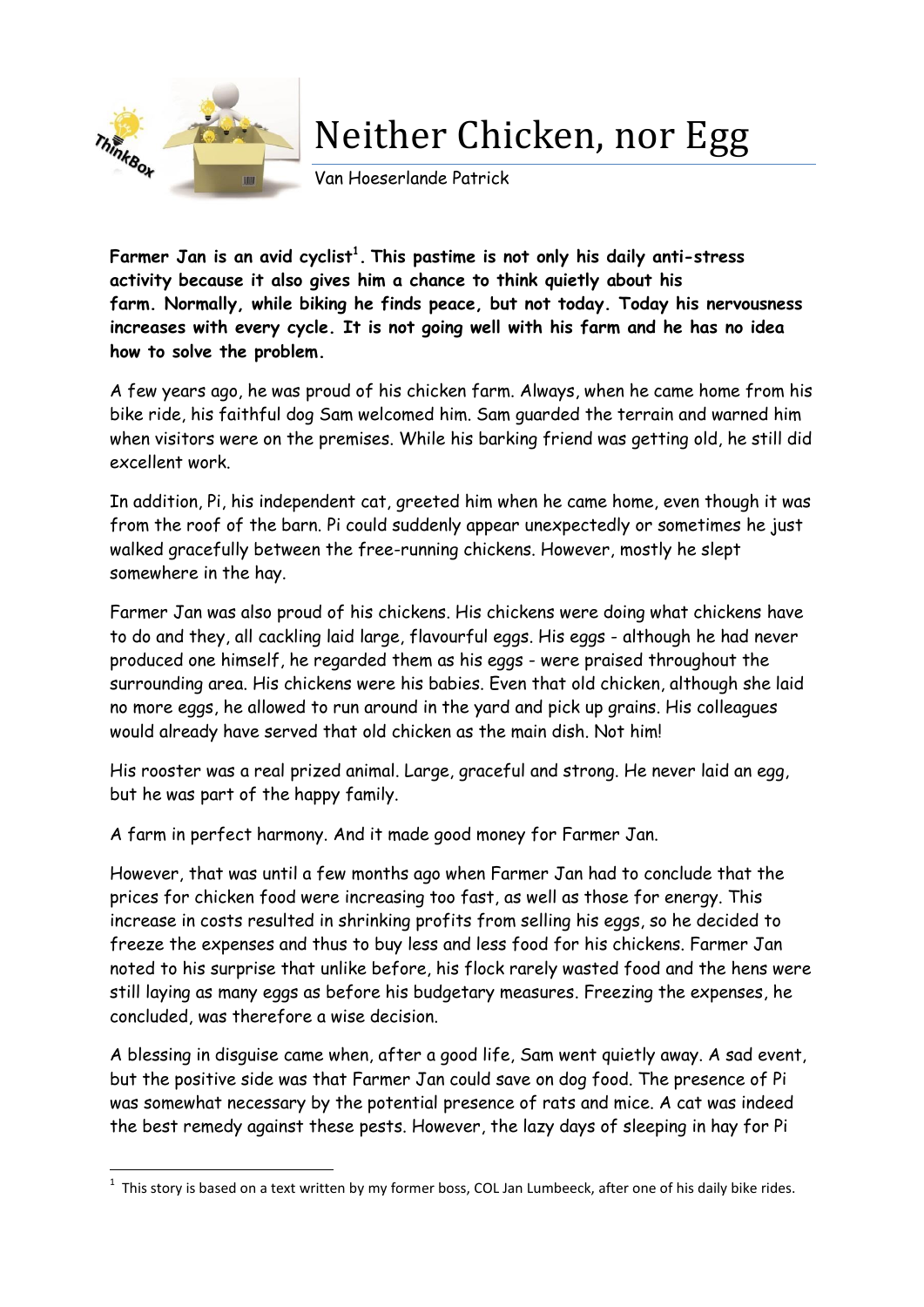were over. From now on, he was on a diet of less free food. When hungry, he simply had to catch mice.

However, the savings in food proved still not sufficient. After a while, the rooster had to put food to the table. Literally. He, with no added value to the egg production, finished as a main course of the family meal.

Production remained stable and Farmer Jan was satisfied. But only for a short time. The success of his measures, as well as additional rising prices, stimulated him to reduce the amount of food even further. And one more time, and once more, and another one, until he suddenly noticed that the production of eggs was unmistakably declining. Appreciating his former successes, he contributed this decline to the detrimental weather conditions, or to pure chance.

After a few weeks he had to admit that indeed some hens were producing fewer eggs and that this had nothing to do with the weather conditions. Hot or cold, dry or wet ... production was going down. His only conclusion was foul play and bad will by the chickens, so he decided to give them even less to eat. He would teach them a lesson. Fewer eggs, less food. Now he noticed that some of the chickens died. As a result, he had to purchase more new chickens, but he had no money. Farmer Jan then decided to go one step further. A productive life as a chicken was no reason to get a free retirement. No eggs, no food. A simple rule for everyone - almost everyone because Farmer Jan thought that that rule did not apply to him. Older, unproductive hens were still allowed at the farm, but they got no food.

It may seem like the right rule, but even this measure was a failure because it could not compensate for the dying hens. The few new hens he could buy did not survive long, or simply disappeared. As for his profits, those were non-existent and, moreover, the production had shrunk to its lowest level. He did not even touch the production levels of the old days. The question whether it would be better to stop farming was floating around in his head. He was in doubt, because if he stopped, he would never get back his investments. On the other hand, if he would buy a bunch of new, more productive chickens, he was not sure about the return on investment. On top of that, the new ones might not stay alive long enough.

Misery! Just more savings looked like the only way out. That was indeed the miracle solution a few months ago. So why not now? More savings was the final decision of Farmer Jan that day as he stepped off his bike and was greeted by neither Sam, nor Pi, nor his chickens...

However, someone did greet him: he came across his neighbour, also a chicken farmer. His neighbour saw immediately that something was out-of-the-ordinary. Jan was always in a good mood, but not this time.

Unlike our Farmer Jan, the neighbour-farmer had not made any rash savings, but had considered his farm as one complete, interconnected system. Dogs, cats, roosters and chickens, even the farmer himself, were all inextricably linked in the achievement of a healthy egg production. Take away one link and the full capacity would fall apart. It was